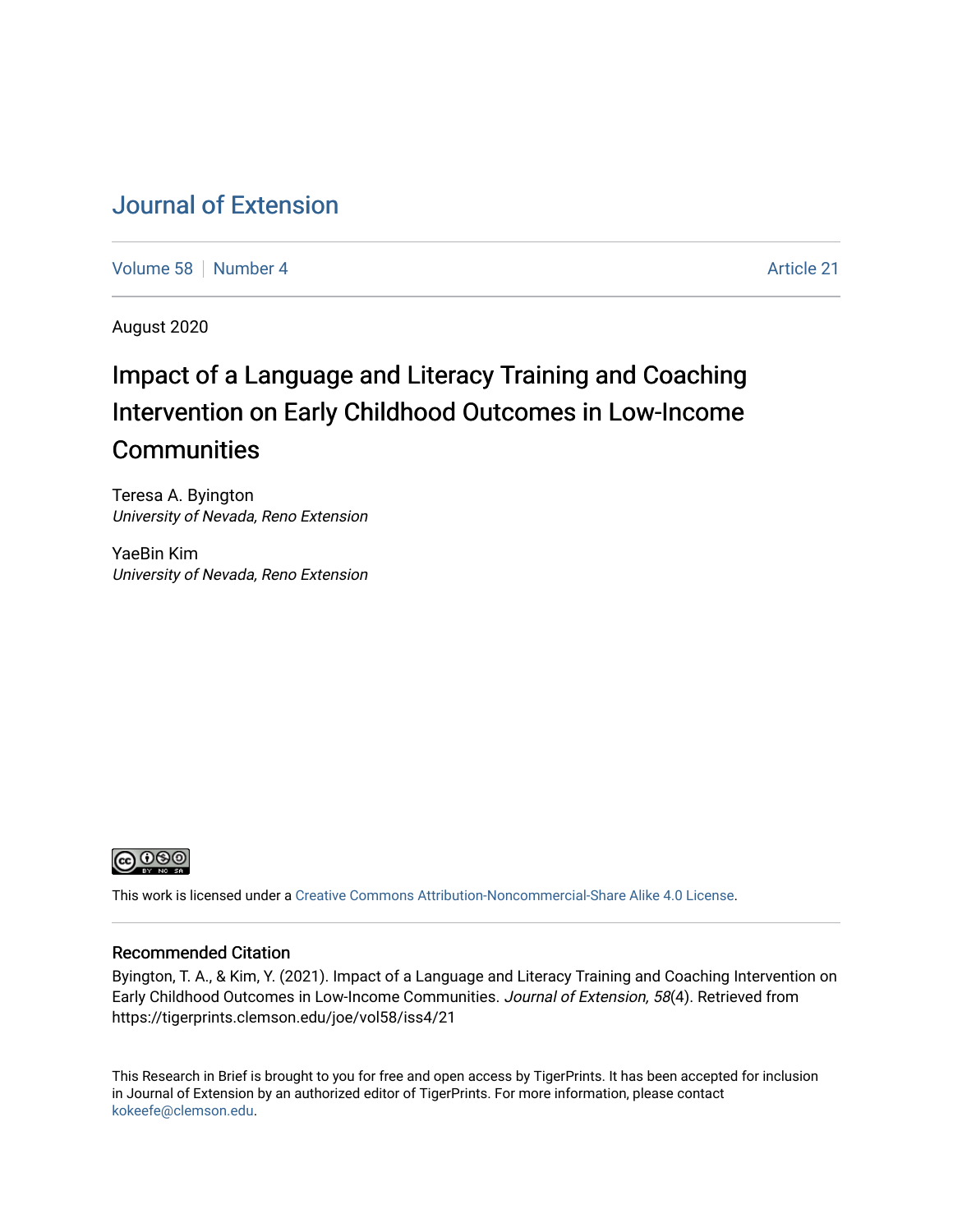

**August 2020 Volume 58 Number 4 Article #v58-4rb1 Research In Brief**

# **Impact of a Language and Literacy Training and Coaching Intervention on Early Childhood Outcomes in Low-Income Communities**

### **Abstract**

We implemented an Extension-led language and literacy training and coaching intervention targeting preschool teachers and children in low-income communities in Nevada. Participation in the intervention had a positive influence on the language and literacy instruction skills of preschool teachers and language and literacy skills of children. Analysis of 40 preschool classrooms and 199 preschoolers over 3 years of data collection identified improvements in general classroom environments and teachers' language and literacy practices. Preschoolers demonstrated improvements in alphabet knowledge, comprehension, phonological awareness, vocabulary, and oral language. Extension professionals elsewhere may use a similar approach to positively affect the achievement gap of at-risk children.

**Keywords:** [language](https://joe.org/search-results.php?cx=010816128502272931564%3Aopgn_voyplk&cof=FORID%3A10&ie=UTF-8&q=language&sa=Search+JOE#1039\), [literacy](https://joe.org/search-results.php?cx=010816128502272931564%3Aopgn_voyplk&cof=FORID%3A10&ie=UTF-8&q=literacy&sa=Search+JOE#1039\), [preschool](https://joe.org/search-results.php?cx=010816128502272931564%3Aopgn_voyplk&cof=FORID%3A10&ie=UTF-8&q=preschool&sa=Search+JOE#1039\), [coaching](https://joe.org/search-results.php?cx=010816128502272931564%3Aopgn_voyplk&cof=FORID%3A10&ie=UTF-8&q=coaching&sa=Search+JOE#1039\), [training](https://joe.org/search-results.php?cx=010816128502272931564%3Aopgn_voyplk&cof=FORID%3A10&ie=UTF-8&q=training&sa=Search+JOE#1039)

**Teresa A. Byington** Professor/Specialist Early Childhood Education [byingtont@unr.edu](mailto:byingtont@unr.edu)

**YaeBin Kim** Associate Professor/Specialist Family Literacy/Parenting Education [yaek@unr.edu](mailto:yaek@unr.edu)

University of Nevada, Reno Extension Reno, Nevada

### **Introduction**

The language and literacy abilities of young children develop rapidly during the first 5 years of life, a period classified as early childhood. During early childhood, children build foundational language and literacy skills (Piasta & Wagner, 2010). The preschool years, in particular, are an important time for young children, aged 3 to 5 years, to engage in meaningful language and literacy activities (Gerde, Bingham, & Wasik, 2012) both at home and in preschool settings.

The National Early Literacy Panel (2008) conducted an extensive meta-analysis of early literacy research to identify specific instructional practices and early literacy skills that are predictive of later literacy achievement. Approximately 500 research studies were analyzed, and 11 early literacy skills were identified. These skills included phonological awareness, alphabet knowledge, writing, print knowledge, reading readiness, and oral language.

Preschool children benefit from engaging in a variety of language and literacy experiences focused on essential early literacy skills. The National Early Literacy Panel (2008) identified a particular need to improve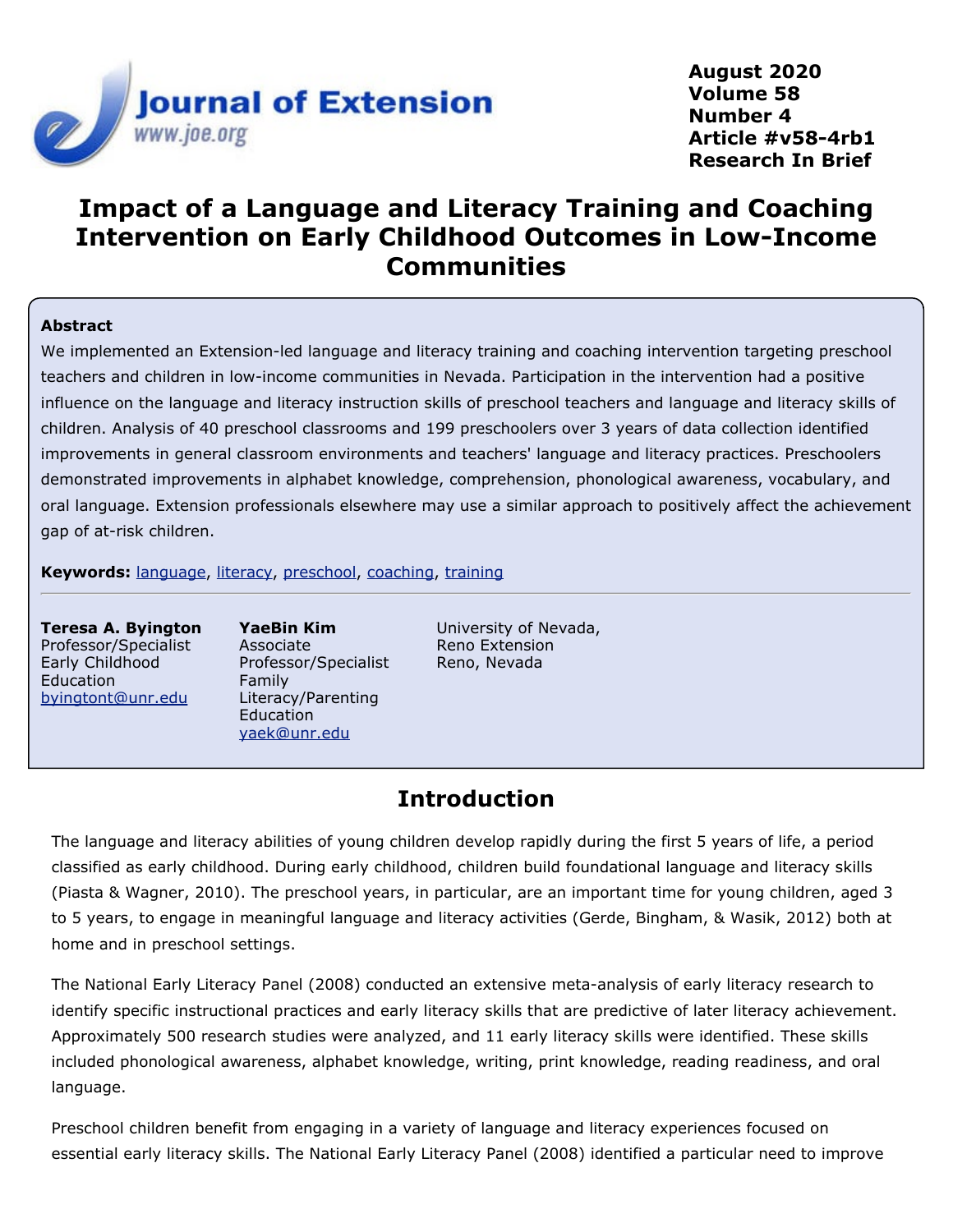the language and literacy outcomes of children from low-income communities. According to the Center on Children and Families at Brookings, only 48% of economically disadvantaged children are ready for school as compared to 75% of children from families with moderate to high incomes (Isaacs, 2012).

This disparity may be correlated to early childhood educators' lacking sufficient education and training on how to provide effective language and literacy instruction. Children in lower quality childcare settings often do not have as many opportunities to engage in rich conversations with teachers (Dickinson, Hofer, Barnes, & Grifenhagen, 2014), participate in phonological awareness activities (Skibbe, Gerde, Wright, & Samples-Steele, 2015), or hear frequent book readings (Dickinson & Caswell, 2007).

To address the need to improve language and literacy outcomes of children from low-income communities, we implemented a multifaceted language and literacy intervention targeting early childhood teachers in lowincome communities. The purpose of the project was to determine whether strengthening preschool teachers' language and literacy instructional practices would improve preschoolers' language and literacy skills and enhance the quality of language and literacy experiences provided in preschool classrooms.

### **Methods**

# **Striving Readers Comprehensive Literacy Program Intervention**

One concern of a local school district in Nevada was the low language and literacy rates of children and families living in low-income neighborhoods. To address the concern, personnel from the local school district applied for external funding and received 5 years of federal Striving Readers Comprehensive Literacy Program funding. The funding was designated for developing and implementing programming to strengthen language and literacy skills in children from birth to Grade 12. As Extension specialists in the areas of early childhood development and family literacy, we received a subcontract to provide language and literacy professional development to preschool teachers in targeted childcare settings and to conduct classroom and child assessments.

### **Language and Literacy Intervention Program and Implementation**

Prior to program implementation, we and one other Extension employee attended several training sessions provided by state and national experts. The training focused on how to effectively coach early childhood teachers on implementing specific language and literacy teaching strategies. Using the information and skills gained from the training series and in collaboration with the early childhood department of the local school district, we developed a language and literacy program for preschool teachers designed to strengthen their language and literacy instruction.

Preschool teachers in the treatment group received training and coaching on teaching language and literacy skills predictive of later literacy achievement (National Early Literacy Panel, 2008): oral language development, phonological awareness, alphabet knowledge, reading, vocabulary, and emergent writing. All the preschool teachers in the treatment group were invited to attend four 2.5-hr language and literacy training sessions every 6 weeks during the 7-month intervention. Forty-four preschool teachers from 22 preschool classrooms attended the training series.

During the same time period, the preschool teachers in the treatment group also received bimonthly literacy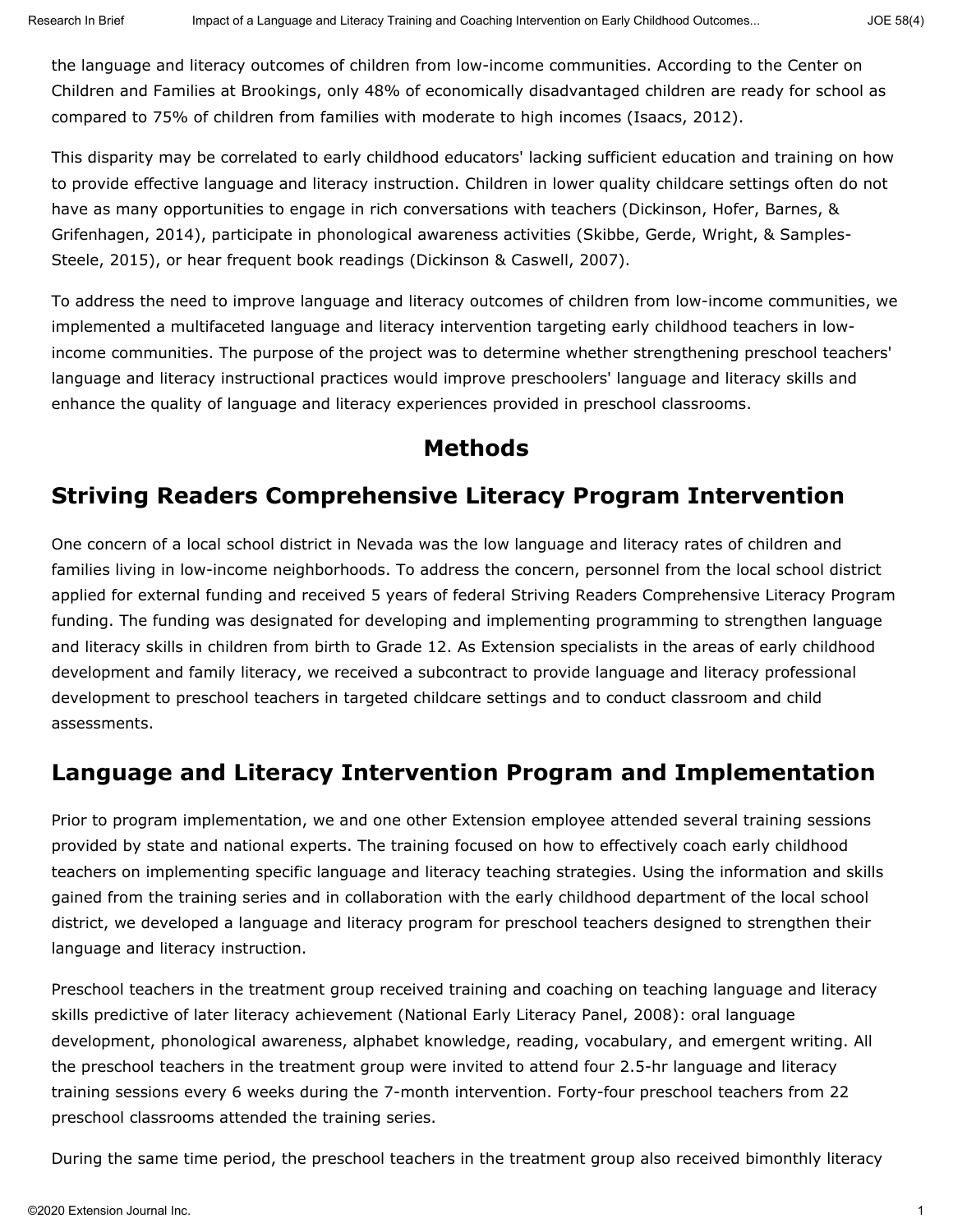coaching (30-min sessions) from an Extension professional we had trained for the project. The coaching focused on teachers' engagement in strong language and literacy practices. In collaboration with the coach, teachers created and implemented action plans related to targeted language and literacy skills.

Teachers at the comparison group sites did not receive any training or coaching during the intervention time period. They received language and literacy support materials a few months after the intervention.

### **Assessments**

Our project team conducted assessments to determine the quality of language and literacy experiences within preschool classrooms and the language and literacy skills of preschool children. We conducted the assessments both before and after the intervention. The study was approved by the University of Nevada, Reno Institutional Review Board.

# *Early Childhood Classroom Assessment (Years 1, 2, and 3)*

We conducted the classroom assessments over a 3-year period (2013–2016). We evaluated preschool classrooms using the Early Language and Literacy Classroom Observation Pre-K Tool (ELLCO) (Smith, Brady, & Anastasopoulos, 2008), which measures the quality of the language and literacy experiences within preschool classrooms. The assessment tool includes two subscales with seven items focused on general classroom environments and 12 items focused on specific language and literacy practices (e.g., phonological awareness, efforts to build vocabulary). In all, 19 items are evaluated. Each of the 19 items is scored on a 5 point scale (1 = *deficient* to 5 = *exemplary*). An average score is determined for the two subscales: General Classroom Environment and Language and Literacy Practices.

# *Child Assessment (Years 2 and 3)*

During Years 2 and 3 of our evaluation time frame (2014–2016), Extension professionals we had trained as assessors evaluated preschoolers using the Preschool Early Literacy Indicators (PELI, Dynamic Measurement Group). The PELI is a set of standardized subtests in storybook format for children 3 to 6 years old. The preintervention assessment measures children's existing early literacy and language skills. The postintervention assessment is used to measure the changes in these skills across the school year. The subtests in the PELI are Alphabet Knowledge, Vocabulary/Oral Language, Comprehension, and Phonological Awareness. The PELI composite score is a combination of the PELI subtest scores and provides the best overall estimate of the preschooler's early literacy skills.

The PELI assessment includes specially designed storybooks on topics such as "off to the grocery store" and "cooking with Mom." The PELI is untimed and takes about 15 min to complete. Interrater reliability, which we tested prior to data collection, averaged .91 (by Cohen's kappa) across all tested pairs of data collectors, with a low of .88 and a high of .93.

# **Participants**

The local school district determined the targeted low-income communities for each year of the intervention.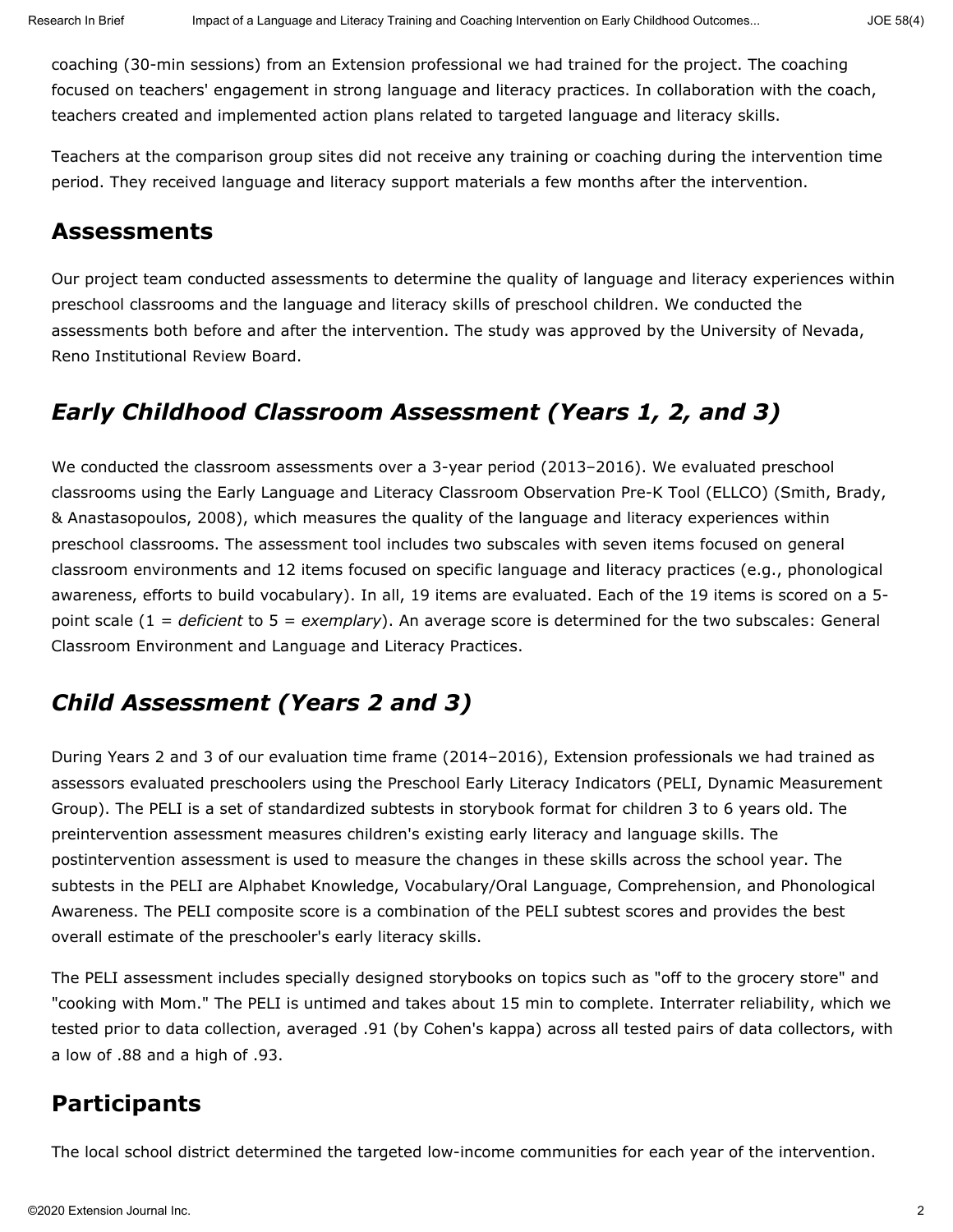Once the communities were identified, we invited community childcare centers to participate in the early childhood literacy programming (treatment group sites). The comparison sites were selected from the same organization or company as the targeted sites, assuring, as much as possible, similar types of programming in both the treatment and comparison groups.

Table 1 shows the numbers of community child care sites and classrooms participating in the treatment and comparison groups. Table 2 shows the demographics of the children who participated in the treatment and comparison groups from these sites. We found no significant differences between treatment and comparison groups with regard to demographic variables.

#### **Number of childcare sites Number of classrooms Evaluation year Treatment sites Comparison sites Treatment classrooms Comparison classrooms** 2013–2014 5 3 7 6 2014–2015 4 2 6 4 2015–2016 3 3 9 8 Total 12 8 22 18

# Childcare Sites and Classrooms 2013–2016

**Table 1.**

### **Table 2.**

Demographic Characteristics of Preintervention and Postintervention Matched Children

|                        | Number (%)              |                         |              |  |
|------------------------|-------------------------|-------------------------|--------------|--|
| Variable               | Treatment ( $n = 103$ ) | Comparison ( $n = 96$ ) | <b>Total</b> |  |
| Child's gender         |                         |                         |              |  |
| Boy                    | 54 (52%)                | 46 (48%)                | 100 (50%)    |  |
| Girl                   | 48 (47%)                | 32 (33%)                | 80 (40%)     |  |
| Not collected          | $1(1\%)$                | 18 (19%)                | 19 (10%)     |  |
| Child's age (in years) |                         |                         |              |  |
| 3-year old             | 36 (35%)                | 36 (38%)                | 72 (36%)     |  |
| 4-year old             | 67 (65%)                | 60 (62%)                | 127 (64%)    |  |
| Ethnicity              |                         |                         |              |  |
| Caucasian              | 34 (33%)                | 37 (39%)                | 71 (36%)     |  |
| African American       | 29 (28%)                | 7(7%)                   | 36 (18%)     |  |
| Hispanic               | 26 (25%)                | 21 (22%)                | 47 (24%)     |  |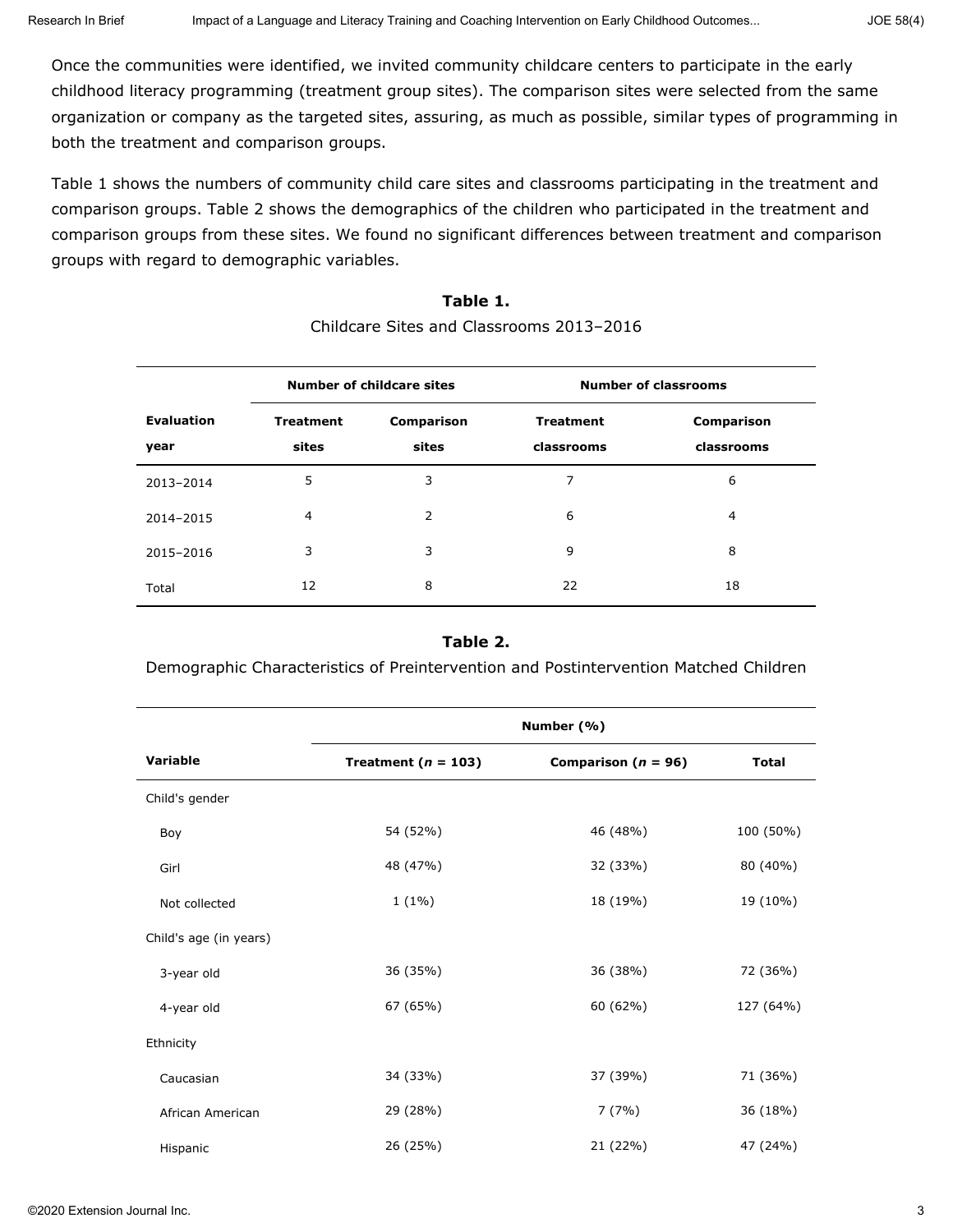Research In Brief Impact of a Language and Literacy Training and Coaching Intervention on Early Childhood Outcomes... JOE 58(4)

| Asian         | $2(2\%)$ | 6(6%)    | 8(4%)    |
|---------------|----------|----------|----------|
| <b>Others</b> | 8(8%)    | 7(7%)    | 15 (7%)  |
| Not collected | 4(4%)    | 18 (19%) | 22 (11%) |

### **Results**

### **Early Childhood Classroom Assessment**

We assessed all the preschool classrooms using the ELLCO prior to intervention (September/October) and after intervention (April/May). A statistical analysis (paired-samples *t* test) of the preintervention/postintervention ELLCO scores of the treatment group (*n* = 22) demonstrated a statistically significant improvement from before to after the intervention (General Classroom Environment subscale: *M* = 2.77, *SD* = .66 à *M* = 3.08, *SD* = .63, *t* = 3.63, *p* = .002; Language and Literacy Practices subscale: *M* = 2.21, *SD* = .56 à *M* = 4.27, *SD* = .58, *t* = 9.63, *p* = .001; overall score: *M* = 2.44, *SD* = .56 à *M* = 3.14, *SD* = .58, *t* = 8.11, *p* < .001). Additionally, we conducted a two-way repeated measure analysis to compare the difference between treatment group ( $n = 22$ ) and comparison group ( $n = 18$ ) classrooms. The treatment group showed statistically significant improvement on the ELLCO between pretest and posttest compared to the comparison group (see Table 3). The effect sizes (partial eta-squared  $\lceil n^2 \rceil$  was used) of this repeated measure analysis output ranged from 0.32 to 0.55.

### **Table 3.**

Differences in ELLCO Scores Between Treatment Group (*n* = 22) and Comparison Group  $(n = 18)$ 

| Comparison $(\eta^2)$                    | df           | F     | $\boldsymbol{p}$ |
|------------------------------------------|--------------|-------|------------------|
| General Classroom Environment subscale   |              |       |                  |
| Within subjects                          |              |       |                  |
| Time                                     | $\mathbf 1$  | 1.85  | $-.001$          |
| Time $\times$ group                      | $\mathbf{1}$ | 20.07 | < .001           |
| Error                                    | 38           |       |                  |
| Between subjects                         |              |       |                  |
| Group                                    | $\mathbf{1}$ | 3.66  | .063             |
| Error                                    | 44           |       |                  |
| Language and Literacy Practices subscale |              |       |                  |
| Within subjects                          |              |       |                  |
| Time                                     | $\mathbf 1$  | 44.70 | $-.001$          |
| Time $\times$ group                      | 1            | 42.14 | $-.001$          |
| Error                                    | 43           |       |                  |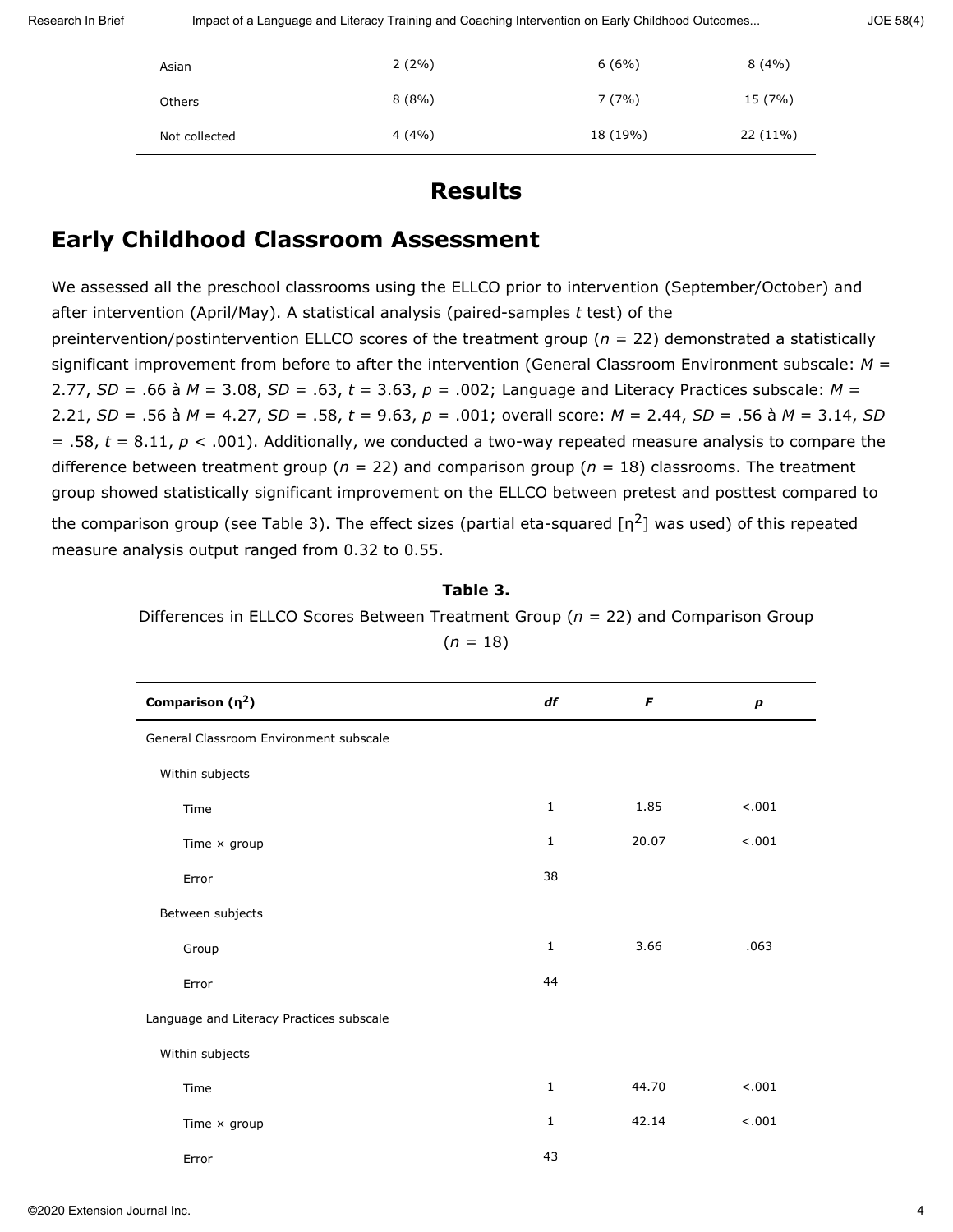| Between subjects                                                                                                 |              |       |         |
|------------------------------------------------------------------------------------------------------------------|--------------|-------|---------|
| Group                                                                                                            | $\mathbf{1}$ | 3.51  | .07     |
| Error                                                                                                            | 43           |       |         |
| Overall ELLCO                                                                                                    |              |       |         |
| Within subjects                                                                                                  |              |       |         |
| Time                                                                                                             | $\mathbf{1}$ | 35.68 | $-.001$ |
| Time $\times$ group                                                                                              | $\mathbf{1}$ | 35.68 | < .001  |
| Error                                                                                                            | 43           |       |         |
| Between subjects                                                                                                 |              |       |         |
| Group                                                                                                            | $\mathbf{1}$ | 6.92  | .01     |
| Error                                                                                                            | 43           |       |         |
| Note. Treatment group $n = 22$ ; comparison group $n = 18$ . Error is the amount of variance that our model does |              |       |         |

*not* account for. ELLCO = Early Language and Literacy Classroom Observation Pre-K Tool.

### **Child Assessment**

Trained Extension professionals assessed preschoolers using the PELI prior to intervention (September/October) and after intervention (April/May) in Years 2 and 3. In conducting a paired *t* test, we found that both treatment group and comparison group children demonstrated statistically significant improvements in alphabet knowledge, comprehension, phonological awareness, vocabulary/oral language, and PELI composite scores between pretest and posttest. Additionally, a two-way repeated measure analysis showed statistically significant improvement between pretest and posttest on all measures except comprehension, when controlling for children's age (see Table 4). However, we found no significant differences when controlling for children's gender. The effect sizes (partial eta-squared  $[n^2]$  was used) of this repeated measure analysis output ranged from 0.01 (small) to 0.13 (large).

| Comparison $(\eta^2)$            | df           | F     | p      |
|----------------------------------|--------------|-------|--------|
| Alphabet knowledge               |              |       |        |
| Within subjects                  |              |       |        |
| Time                             | $\mathbf{1}$ | .047  | .828   |
| Time $\times$ group $\times$ age | 2            | 4.26  | .016   |
| Error                            | 171          |       |        |
| Between subjects                 |              |       |        |
| Group $\times$ age               | 2            | 13.76 | < .001 |

**Table 4.** Differences in PELI Scores Between Treatment Group and Comparison Group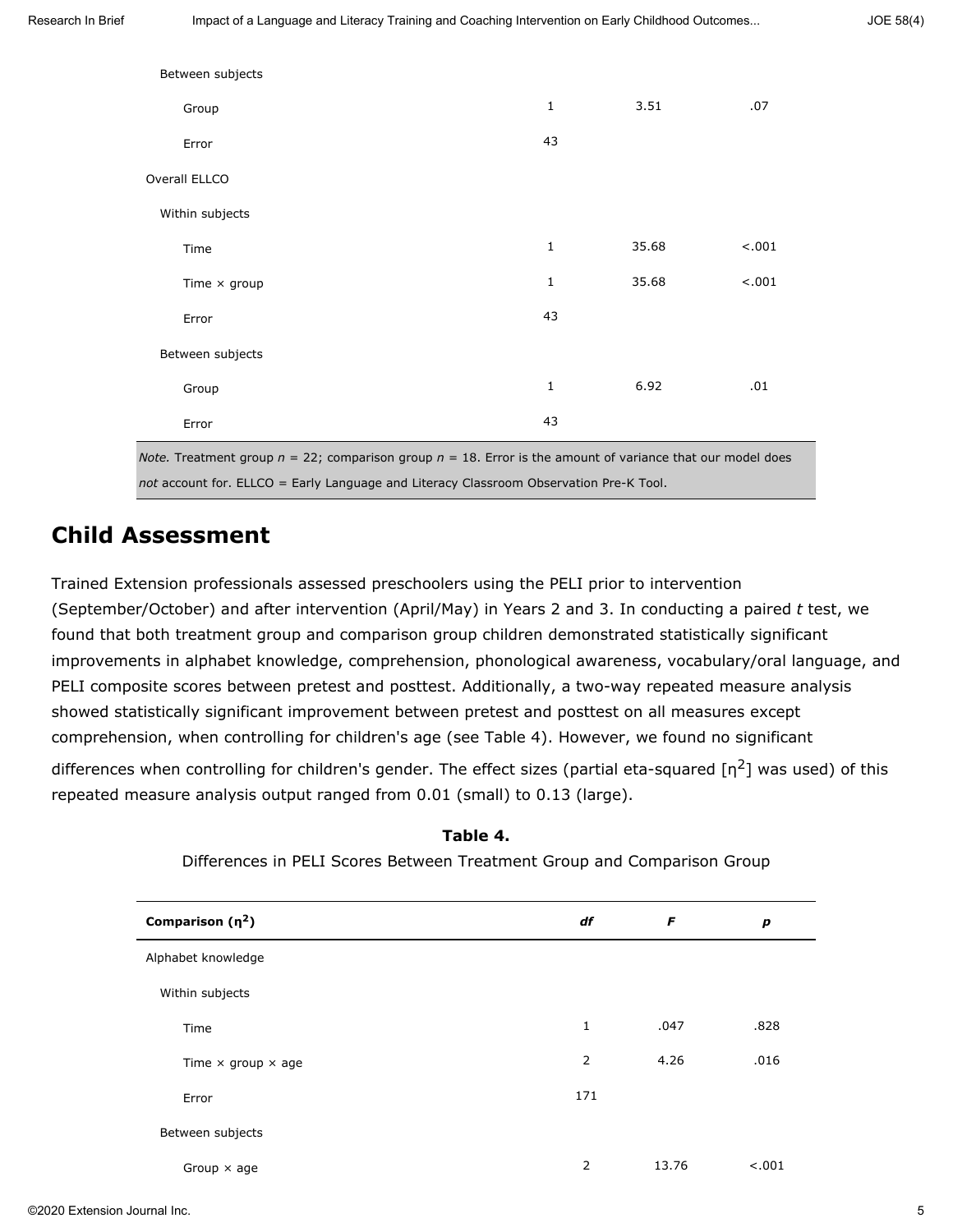| Error                            | 121            |       |         |
|----------------------------------|----------------|-------|---------|
| Comprehension                    |                |       |         |
| Within subjects                  |                |       |         |
| Time                             | $\mathbf{1}$   | 4.76  | .031    |
| Time $\times$ group $\times$ age | $\overline{2}$ | 1.18  | .311    |
| Error                            | 171            |       |         |
| Between subjects                 |                |       |         |
| Group $\times$ age               | $\overline{2}$ | 22.92 | < .001  |
| Error                            | 171            |       |         |
| Phonological awareness           |                |       |         |
| Within subjects                  |                |       |         |
| Time                             | $\mathbf{1}$   | .04   | .85     |
| Time $\times$ group $\times$ age | $\overline{2}$ | 3.48  | .03     |
| Error                            | 171            |       |         |
| Between subjects                 |                |       |         |
| Group $\times$ age               | $\overline{2}$ | 38.95 | $-.001$ |
| Error                            | 171            |       |         |
| Vocabulary/oral language         |                |       |         |
| Within subjects                  |                |       |         |
| Time                             | $1\,$          | .002  | .95     |
| Time $\times$ group $\times$ age | $\overline{2}$ | 9.29  | 1001    |
| Error                            | 171            |       |         |
| Between subjects                 |                |       |         |
| Group $\times$ age               | $\overline{2}$ | 45.48 | $-.001$ |
| Error                            | 171            |       |         |
| PELI composite scores            |                |       |         |
| Within subjects                  |                |       |         |
| Time                             | $\mathbf{1}$   | 1.26  | .26     |
| Time $\times$ group $\times$ age | $\mathbf{1}$   | 5.92  | .003    |
| Error                            | 171            |       |         |
| Between subjects                 |                |       |         |
| Group $\times$ age               | $\overline{2}$ | 37.05 | $-.001$ |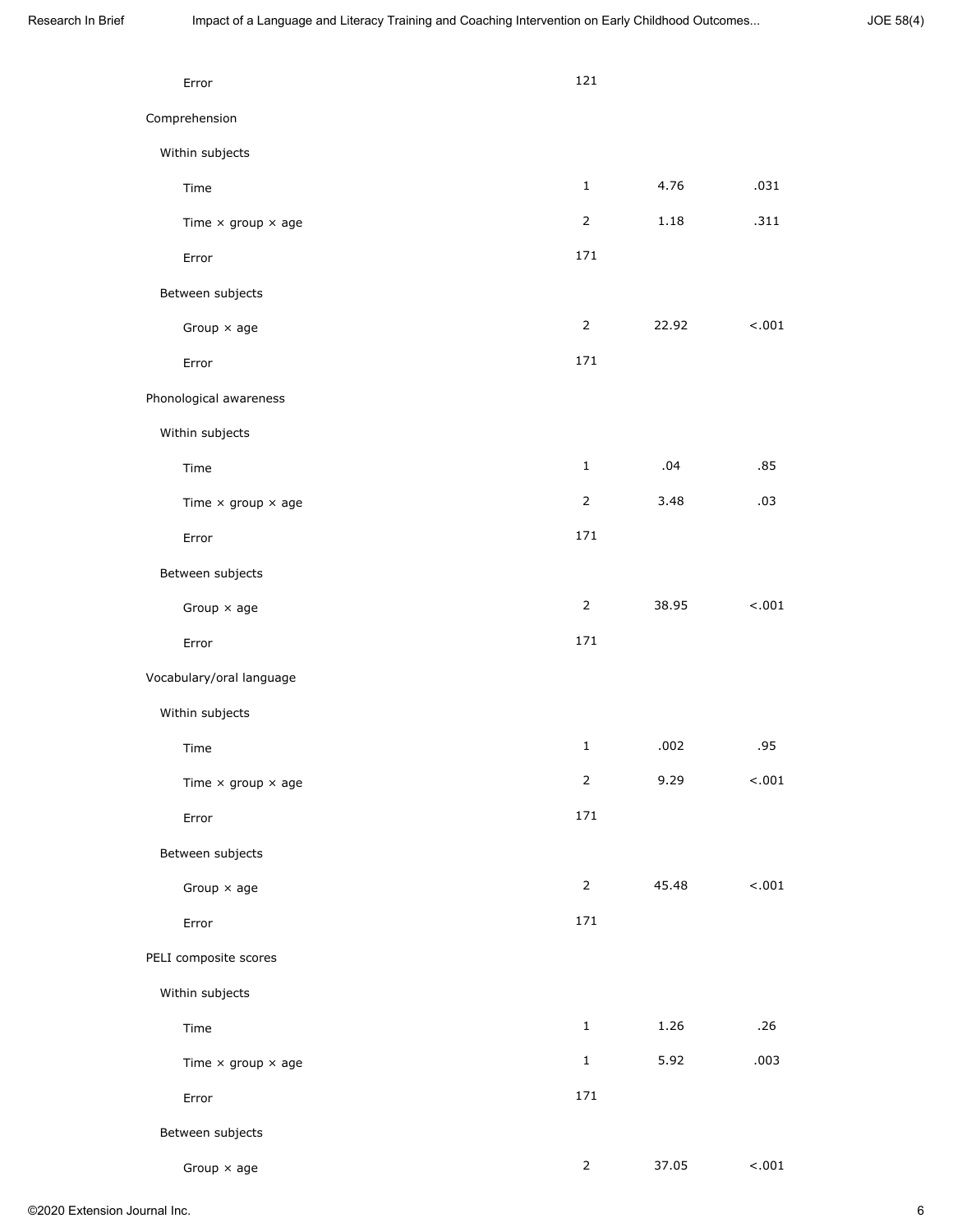Error 171

*Note.* Error is the amount of variance that our model does *not* account for. PELI = Preschool Early Literacy Indicators.

### **Discussion**

Strengthening preschool teachers' abilities to implement effective language and literacy practice can have a positive influence on preschoolers' language and literacy skills. Our study included relevant coaching and training and allowed teachers to practice, reflect, and change teaching practices in a safe environment, as recommended by Stover, Kissel, Haag, and Shoniker (2011).

Following the intervention, improvements were seen in teachers' overall instructional practices in reading, writing, vocabulary, and phonological awareness. Our findings are similar to those of previous studies focused on the effects of language and literacy training and coaching on structural quality and process quality of preschool classrooms (Hindman & Wasik, 2012; Neuman & Cunningham, 2009). One unique aspect of our study was the Extension-specific programming focused on improving early childhood language and literacy classroom and child outcomes.

Our study targeted children from low-income families as they often do not have the same opportunities to be exposed to high-quality language and literacy instruction. Preschoolers' language and literacy skills scores showed greater improvement when teachers implemented high-quality language and literacy instructional practices.

Extension personnel have the capacity to affect the language and literacy instruction skills of early childhood professionals. A lesson learned from our project was how open early childhood educators are to improving their teaching practices. The preschool teachers viewed Extension personnel as knowledgeable experts with the ability to translate research into usable practices that they could implement in their preschool classrooms. One of the strengths of Extension programming is the use of engaging and interactive experiential teaching strategies. Extension personnel offer professional development to early childhood professionals in about 70% of the state Extension systems (Durden, Mincemoyer, Gerdes, & Lodl, 2013). Therefore, Extension personnel have the potential to make a positive difference in early childhood settings through multifaceted professional development interventions.

Several limitations of our study should be noted. First, a convenience sample (i.e., targeted communities determined by the school district) was used; however, the sample was composed of childcare settings from low-income communities. The childcare centers in the comparison group were similar to the treatment group centers as they were selected from the same organization or company to assure similar types of programming. Second, although we trained the assessors and deemed them reliable, some of the results were determined on the basis of observation, which may have been influenced by personal biases. We conducted the majority of the classroom observations ourselves and implemented reliability training with all the assessors to mitigate biases. Third, the sample size was moderate. In future studies, researchers could include larger samples that are more representative of the population with randomized comparison-led trials to minimize selection bias through removal of the elements of choice.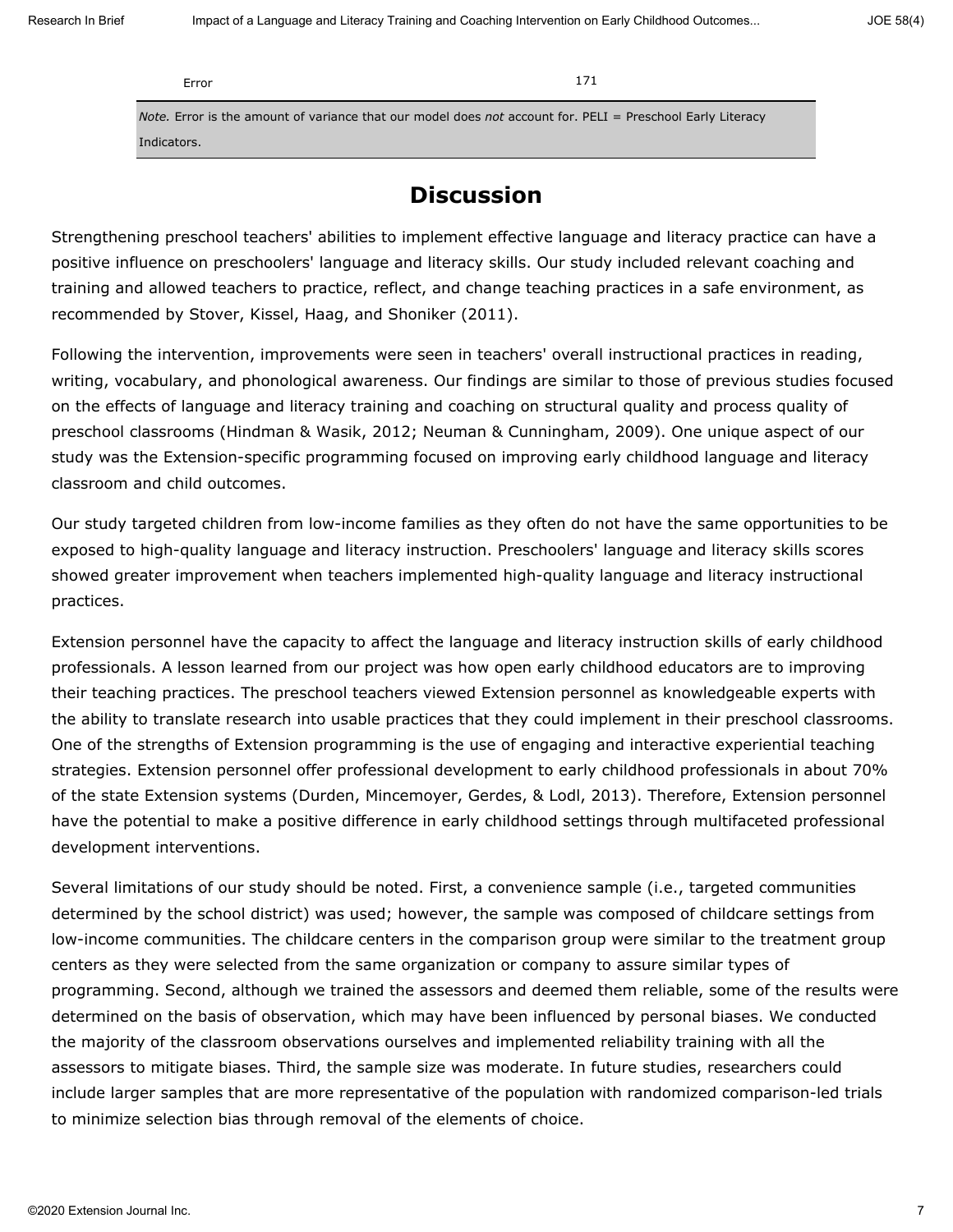### **Summary**

Early childhood settings are an important place for developing young children's language and literacy skills. Children who have high-quality preschool language and literacy experiences are more likely to develop strong emergent language and literacy skills (Camilli, Vargas, Ryan, & Barnett, 2010). Therefore, strategically targeting the instructional practices of early childhood teachers is one way Extension professionals can help bridge the achievement gap of at-risk children.

### **Acknowledgment**

A special thanks to all the early childhood programs, teachers, and families of the preschool children who participated in our study.

### **References**

Camilli, G., Vargas, S., Ryan, S., & Barnett, W. S. (2010). Meta-analysis of the effect of early education interventions on cognitive and social development. *The Teachers College Record*, *112*, 579–620.

Dickinson, D. K., Hofer, K. G., Barnes, E. M., & Grifenhagen, J. F. (2014). Examining teachers' language in Head Start classrooms from a systemic linguistics approach. *Early Childhood Research Quarterly*, *29*, 231– 244.

Dickinson, D. K., & Caswell, L. (2007). Building support for language and early literacy in preschool classrooms through in-service professional development: Effects of the Literacy Environment Enrichment Program (LEEP). *Early Childhood Research Quarterly*, *22*(2), 243–260.

Durden, T. R., Mincemoyer, C. C., Gerdes, J., & Lodl, K. (2013). Extension's capacity to deliver quality early childhood professional development. *Journal of Extension*, *51*(5), Article v51-5a8. Available at: <https://joe.org/joe/2013october/a8.php>

Gerde, H. K., Bingham, G. E., & Wasik, B. A. (2012). Writing in early childhood classrooms: Guidance for best practices. *Early Childhood Education Journal*, *40*(6), 351–359.

Hindman, A. H., & Wasik, B. A. (2012). Unpacking an effective language and literacy coaching intervention in Head Start: Following teachers' learning over two years of training. *The Elementary School Journal*, *113*(1), 131–154.

Isaacs, J. B. (2012). *Starting school at a disadvantage: The school readiness of poor children.* Retrieved from [https://www.brookings.edu/research/starting-school-at-a-disadvantage-the-school-readiness-of-poor](https://www.brookings.edu/research/starting-school-at-a-disadvantage-the-school-readiness-of-poor-children/)[children/](https://www.brookings.edu/research/starting-school-at-a-disadvantage-the-school-readiness-of-poor-children/)

National Early Literacy Panel. (2008). *Developing early literacy: Report of the National Early Literacy Panel: A scientific synthesis of early literacy development and implications for intervention.* Washington, DC: National Institute for Literacy.

Neuman, S. B., & Cunningham, L. (2009). The impact of professional development and coaching on early language and literacy instructional practices. *American Educational Research Journal*, *46*(2), 532–566.

Piasta, S. B., & Wagner, R. K. (2010). Developing early literacy skills: A meta-analysis of alphabet learning